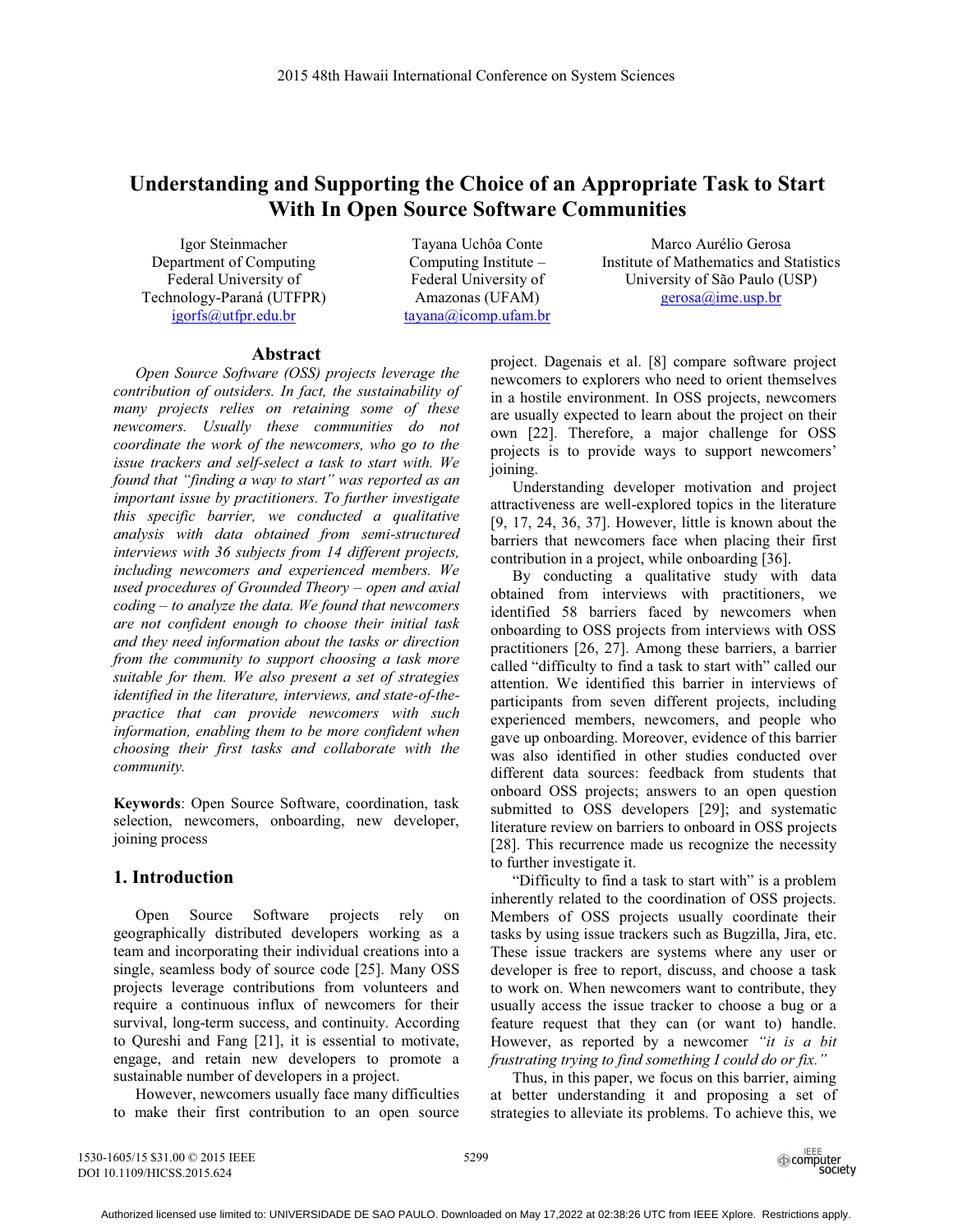analyzed data from interviews conducted with 36 OSS practitioners from 14 different projects. We started our investigation aiming at answering a broad question ("What are the barriers that hinder newcomers' onboarding to OSS projects?") and, as the barrier called our attention, we decided to focus on it by analyzing the existing data and conducting another round of interviews. We used a qualitative research based on procedures of grounded theory to analyze the data. The analysis resulted in a model containing 14 concepts that help explaining the barrier. Moreover, analyzing the literature, the interviews, and the stateof-practice, we identified a set of strategies that can support newcomers overcoming this barrier.

This paper is structured as follows. Section 2 introduces the related research. Section 3, the research method. The results are presented in Section 4. A set of strategies to support the newcomers is presented in Section 5. Finally, Section 6 presents the conclusions and future directions.

# **2. Related Work**

Newcomers' onboarding is an issue faced in many online communities. Many studies in the literature deal with newcomers joining process in collective production communities, including studies on Wikipedia [2, 10, 34] and on OSS projects [4, 11, 12, 15, 16, 20, 27, 29, 30, 33, 35]. Dagenais et al. [8] and Begel and Simon [1] present studies regarding newcomers joining process in industrial software projects.

Von Krogh et al. [15] analyzed interviews with developers, emails, source code repository, and documents of the FreeNet project. The authors proposed a joining script for developers who want to take part in the project. Nakakoji et al. [18] studied four OSS projects to analyze the evolution of their communities. They presented eight possible roles for the community members and structured them into a model composed of concentric layers, like the layers of an onion. This structure was later called the onion patch, and other authors conducted studies based on this model [12–14]. Although these papers deal with the evolution of members' participation in OSS communities, they focus on newcomers after the onboarding.

Some researchers tried to understand the barriers that influence the retention of newcomers. Zhou and Mockus [38] worked on identifying the newcomers who are more likely to remain in the project in order to offer active support for them to become longterm contributors. Jensen et al. [12] analyzed mailing lists of OSS projects to verify if the emails sent by newcomers are quickly answered, if gender and nationality influence the kind of answer received, and if the reception of newcomers is different in users and developers lists. Steinmacher et al. [30] used data from mailing list and issue tracker to study how reception influences the retention of newcomers in an OSS project. Park and Jensen [20] show that visualization tools support the first steps of newcomers in an OSS project, helping them to find information more quickly.

Mentoring is also explored as a way to support newcomers. Malheiros et al. [16] and Canfora et al. [4] proposed different approaches to identify and recommend mentors to newcomers of OSS projects by mining data from mailing lists and source code versioning systems.

Finding the appropriate task is usually classified as a problem because new developers have difficulty to find bugs or features that are of interest, that match their skill sets, are not duplicates, and are important for their future community [35]. Von Krogh et al. [15] found that in 56.7% of the cases members of the community encouraged the new participants to find some part of the software architecture to work on that would match with their specialized knowledge. In only 16.7% of the cases, new participants were both encouraged to join and given specific technical tasks to work on. This occurs because, according to their interviews, the community expects new participants to find their own task to work on instead of receiving a specific piece of work.

Park and Jensen [20] reported that "... subjects expressed a need for information specific to newcomers, for instance, how to get involved and become active (e.g. communication channels, available sources of information for starters, etc.), what to contribute to (e.g. open issues, required features, sample tasks to start with), and working practices." Capiluppi and Michlmayr [5] after looking at project history reported that new developers, when joining the project, tend to work more easily on new modules than on older ones, and potential new developers should be actively fostered adding new ideas or directions to the project.

Regarding support when dealing with tasks, Čubranić et al. [7] presented Hipikat, a tool that supports newcomers by building a group memory and recommending source code, emails messages, and bug reports to support newcomers. Wang and Sarma [35] presented a Tesseract extension to enable newcomers to identify similar bugs through synonym-based search and visually explore the appropriate socio-technical dependencies for a bug in an interactive manner. These tools can help newcomers by increasing their awareness about the tasks and support.

From the literature analysis, we could observe that, from the community's perspective, newcomers should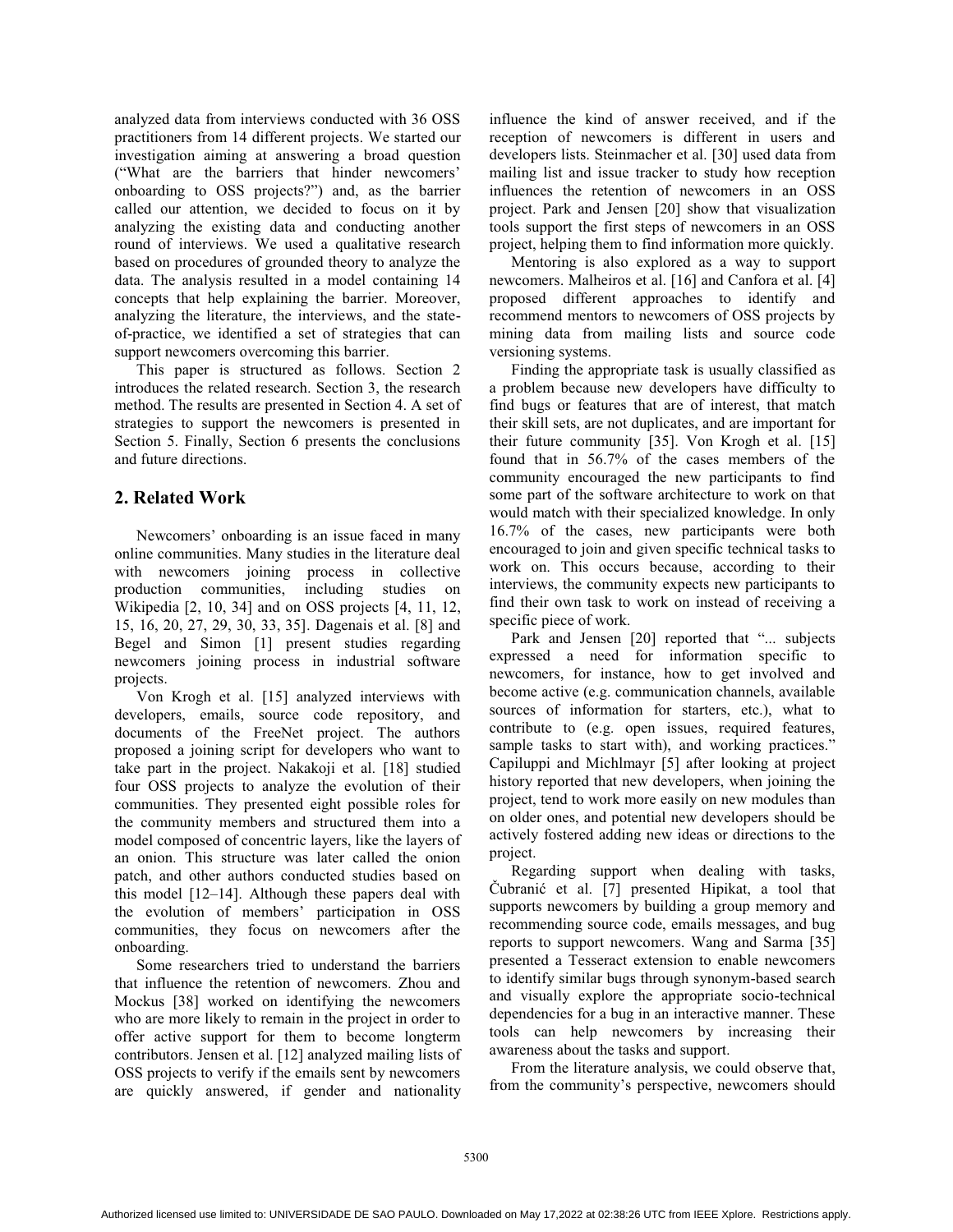be able to find the most appropriate task themselves, as reported by von Krogh et al. [15]. However, other researches showed that the projects should give special attention to this issue and support the newcomers finding their tasks. The goal of this work is to better understand this problem from both perspective, to enable researchers and community to focus on creating strategies that effectively support newcomers to OSS projects.

# **3. Research Method**

We chose to conduct a qualitative research to understand the difficulties to find an appropriated task and proposing a set of strategies to alleviate the problems caused by this barrier. Qualitative research produces results that cannot be achieved through statistical procedures or similar methods [31]. The results of this kind of approach are richer and more informative, helping to answer questions involving variables that are difficult to quantify, such as human characteristics like motivation and perception [23].

### **3.1. Data Collection and Analysis**

We used semi-structured interviews as data collection method. Semi-structured interviews have an intermediate control level, and comprise a mix of closed and open questions, making it possible to collect the information the researcher is seeking and also unpredicted ones [23].

The participants were recruited primarily through mailing list and forums from projects. We also invited newcomers and project owners directly, identifying them in project pages and by mining and following projects' mailing lists and issue trackers. We made no distinction related to gender or nationality.

Additionally, participants needed to have software development experience, because we were interested in barriers for contributing to OSS projects and not for learning how to develop software.

We recruited subjects that belonged to four different groups:

- - **Experienced members:** project owners, managers, or developers that commit code directly to the software repository;
- - **Succeeded newcomers**: participants that started to contribute to the project less than one year before the interview;
- $\bullet$  **Dropout Newcomers**: volunteers that tried to contribute to the project, but gave up;
- $\bullet$ **Onboarding Newcomers:** volunteers that were trying to place their first contribution.

We interviewed 36 OSS developers from 14 different projects, including 11 experienced members, 16 newcomers that succeeded, 6 dropout newcomers, and 3 newcomers that were still trying to place their first contributions. Some more information about their profile are presented in Table 1. The participants received an ID, shown in the first column. The first character of the ID represents the profile of the participant: "E" for Experienced member, "N" for Succeeded newcomer, "D" for Dropout newcomer, and "O" for Onboarding Newcomer.

The interviews were conducted using textual based chat tools, like Google Hangouts, since the participants are used to this kind of tool for their professional and personal activities. Each interview was conducted individually and the data was logged in a local computer. Interviews began with a short explanation of the research, followed by some questions to profile the interviewees regarding their technical experience and main occupation.

**Table 1. Profile of the participants** *(H = Hours per week in OSS; F = First Project?; C = Country; Y = Years in the project)*

| ID             | H         | F | Project     | $\epsilon$ | Y              | <b>Collection</b> | ID             | H         | $\boldsymbol{F}$ | <b>Project</b> | $\mathbf C$ | Y            | <b>Collection</b> |
|----------------|-----------|---|-------------|------------|----------------|-------------------|----------------|-----------|------------------|----------------|-------------|--------------|-------------------|
| E1             | < 5       | N | JabRef      | <b>FR</b>  | 8              | 11                | N8             | >20       | Y                | Zxing          | <b>GR</b>   | $\Omega$     | 11                |
| E2             | $05-10$   | Y | Etherpad    | DE         | 3              | $_{11}$           | N <sub>9</sub> | < 5       | Y                | Cogroo         | <b>BR</b>   | $\Omega$     | Ī1                |
| E <sub>3</sub> | $10 - 20$ | N | JabRef      | DE         | 3              | I1, I2            | N10            | < 5       | Y                | Integrade      | <b>BR</b>   | $\Omega$     | I1, I2            |
| E <sub>4</sub> | $05-10$   | N | iEdit       | <b>CA</b>  | 10             | 11                | N11            | $\leq$ 5  | Y                | Cogroo         | <b>BR</b>   | $\Omega$     | 11                |
| E <sub>5</sub> | $05-10$   | N | LibreOffice | DE         | 15             | I1, I3            | N12            | N/I       | N                | Etherpad       | UK          | $\mathbf{0}$ | $_{\text{II}}$    |
| E6             | >20       | N | LibreOffice | HU         | 10             | I1, I2            | N13            | $10 - 20$ | N                | LibreOffice    | <b>BR</b>   | H.           | I1, I2, I3        |
| E7             | >20       | N | Moodle      | AU         | 5              | $_{11}$           | N14            | $05-10$   | Y                | LibreOffice    | <b>BR</b>   | 1            | $_{11}$           |
| E8             | >20       | N | Noosfero    | <b>BR</b>  | 5              | $_{11}$           | N15            | N/I       | Y                | Etherpad       | <b>FR</b>   | $\Omega$     | 11                |
| E <sub>9</sub> | >20       | N | Pardus      | <b>TR</b>  | 8              | I1, I3            | N16            | $05-10$   | N                | JabRef         | <b>DE</b>   | $\mathbf{0}$ | $_{11}$           |
| E10            | $05-10$   | N | Cogroo      | <b>BR</b>  | 5              | 11                | D <sub>1</sub> | $05-10$   | N                | Hadoop         | US          | $\Omega$     | 11                |
| E11            | < 5       | N | Noosfero    | <b>BR</b>  | $\overline{7}$ | $_{11}$           | D2             | < 5       | Y                | Hadoop         | IN          | $\Omega$     | $_{\text{II}}$    |
| N1             | $\leq 5$  | Y | JabRef      | DE         | $\Omega$       | I1, I3            | D <sub>3</sub> | $\leq$ 5  | N                | JabRef         | DE          | $\Omega$     | 11                |
| N <sub>2</sub> | < 5       | Y | Gephi       | <b>BR</b>  | $\theta$       | $_{11}$           | D <sub>4</sub> | < 5       | Y                | OpenOffice     | <b>BR</b>   | $\Omega$     | $_{11}$           |
| N <sub>3</sub> | $05-10$   | Y | Gephi       | IN         |                | $_{11}$           | D <sub>5</sub> | < 5       | Y                | LibreOffice    | IN          | $\Omega$     | $_{\text{II}}$    |
| N <sub>4</sub> | $05-10$   | Y | Moodle      | IN         | $\theta$       | $_{11}$           | D <sub>6</sub> | < 5       | Y                | OpenOffice     | IN          | $\Omega$     | $_{\text{II}}$    |
| N <sub>5</sub> | $\leq 5$  | Y | JabRef      | DE         | $\theta$       | $_{11}$           | O <sub>1</sub> | $\leq$ 5  | N                | OpenOffice     | IN          | $\Omega$     | Ī1                |
| N <sub>6</sub> | < 5       | Y | iEdit       | <b>US</b>  | $\Omega$       | I1, I2            | O <sub>2</sub> | $10 - 20$ | Y                | LibreOffice    | CN          | $\mathbf{0}$ | I1, I2            |
| N7             | $\leq 5$  | Y | TextMate    | US         | $\theta$       | Ī1                | O <sub>3</sub> | < 5       | Y                | OpenOffice     | <b>GR</b>   | $\Omega$     | 11                |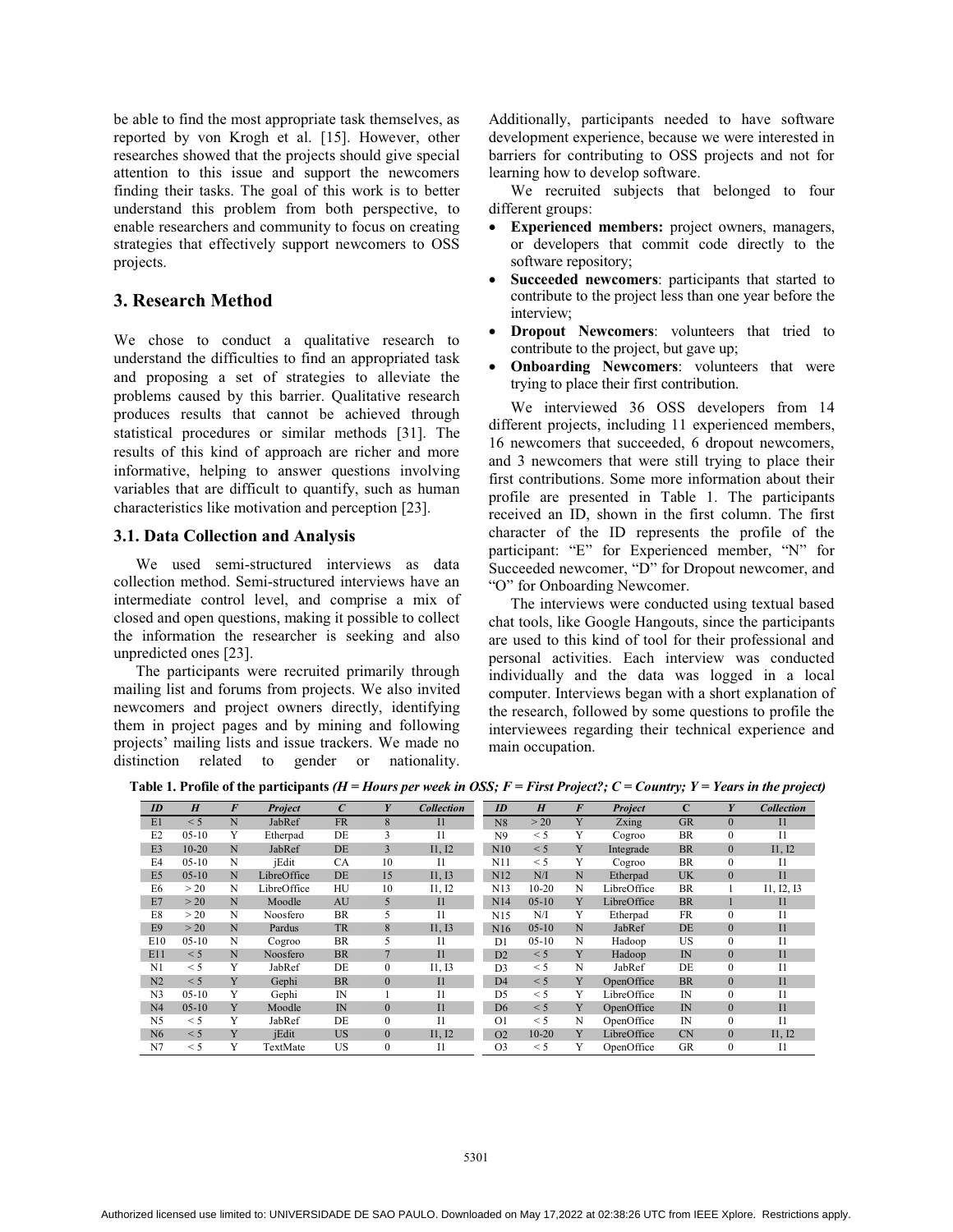The first step of the study consisted of a first iteration of interviews (represented as It1 in the last column of Table 1) with the participants to answer a broad question ("What are the barriers that hinder newcomers' onboarding to OSS projects?"). The interviews of this step focused on understanding the process of onboarding to OSS project, verifying the importance of receiving newcomers and identifying the barriers from newcomers and experienced members' perspective. During the analysis of these interviews, we recurrently needed to clarify some doubts to better understand some information. Therefore, we contacted some of the interviewees and conducted few other interviews with them (represented as It2 in the last column of Table 1).

We qualitatively analyzed the data using procedures of Grounded Theory (GT) [31], which is based in the concept of coding. Coding means attaching codes, or labels, to pieces of text which are relevant to a particular theme or idea, grouping and examining the ideas to explain a phenomenon [23]. Coding can be divided into three steps: open coding, where concepts are identified and their properties and dimensions are discovered in the data; axial coding, where connections between the codes are identified and grouped according to their properties to represent categories; and selective coding, where the core category is identified and described.

Although the purpose of the GT method is the construction of substantive theories, its use does not necessarily need to remain restricted only to researches with this goal. According to Strauss and Corbin [31], the researcher may use only some of its procedures to meet one's research goals.

We used  $ATLAS.t<sup>1</sup>$  to perform the coding. During open coding, we assigned codes to sentences, paragraphs, or revisions. This procedure overlapped the axial coding, in which connections between the categories were identified. In practice, open and axial coding were executed several times to refine the emerging codes and categories.

During the analysis of the first set of interviews, we learned about different barriers. We encouraged the interviewees to constantly report barriers they faced or observed and to give more details on each barrier reported. After performing the open coding and axial coding we were able to identify 58 different barriers, grouped in six categories, some of them split in subcategories, as shown in Table 2.

| Table 2. Catalog of categories and subcategories that |  |
|-------------------------------------------------------|--|
| emerged from the interviews                           |  |

| Category         | <b>Sub Category</b>                    | # of Barriers<br><b>Identified</b> |
|------------------|----------------------------------------|------------------------------------|
| Newcomers'       | Newcomers behavior                     | 9                                  |
| Characteristics  | Newcomers technical background         | 5                                  |
| <b>Newcomers</b> | Find a way to start                    | 6                                  |
| Need             | Find a mentor to provide a guided tour | $\overline{c}$                     |
| Orientation      | Find/follow suggested tours            | $\overline{3}$                     |
| Technical        | Code/architectural hurdles             | 8                                  |
| Hurdles          | Hurdles to submit changes              | $\overline{4}$                     |
|                  | Local environment setup hurdles        | $\overline{4}$                     |
| Cultural         |                                        |                                    |
| Differences      |                                        |                                    |
| Reception        |                                        | $\overline{\mathcal{A}}$           |
| Issues           |                                        |                                    |
| Documentation    |                                        | 10                                 |
| Problems         |                                        |                                    |

As our work progressed, we decided to focus on a recurrent and specific category of barriers highlighted in the interviews: find a way to start (OR.1). More specifically, we are interested in better understanding the barrier called difficulty finding a task to start with, once the barrier was recurrently evidenced, appearing in 12 interviews. To investigate this specific barrier we conducted an in-depth analysis of the existing data, and conducted another iteration of interviews. In this step, we conducted interviews with five participants (represented as It3 in the last column of Table 1). The results of this analysis are presented in the following section.

# **4. Difficulty to Find a Task to Start With**

The result of our analysis was the emergence of concepts that enabled us to better understand this barrier. These concepts represent a more detailed view on the reasons why newcomers understand the choosing or finding an appropriate task as a barrier to onboard to the project. The resulting model comprising the concepts and relationships among them is presented as a network in Figure 1.

The phenomenon we are trying to understand in this case is the "Difficulty to choose/find their tasks." Five issues emerged as part of the barrier under investigation, and three problems that are consequences of this barrier.

Some developers reported the lack of direction at the beginning as part of the explanation why is it difficult to find a task to work on. We found that some newcomers expect that someone indicate them what are the tasks they should start with. To explain this, one of them reported:

*"We feel more secure when someone is guiding us. I think this is related to the experience with large projects and Open Source… Less experienced developers always stand on the back foot"* 

 $\overline{a}$ 

<sup>1</sup> http://www.atlasti.com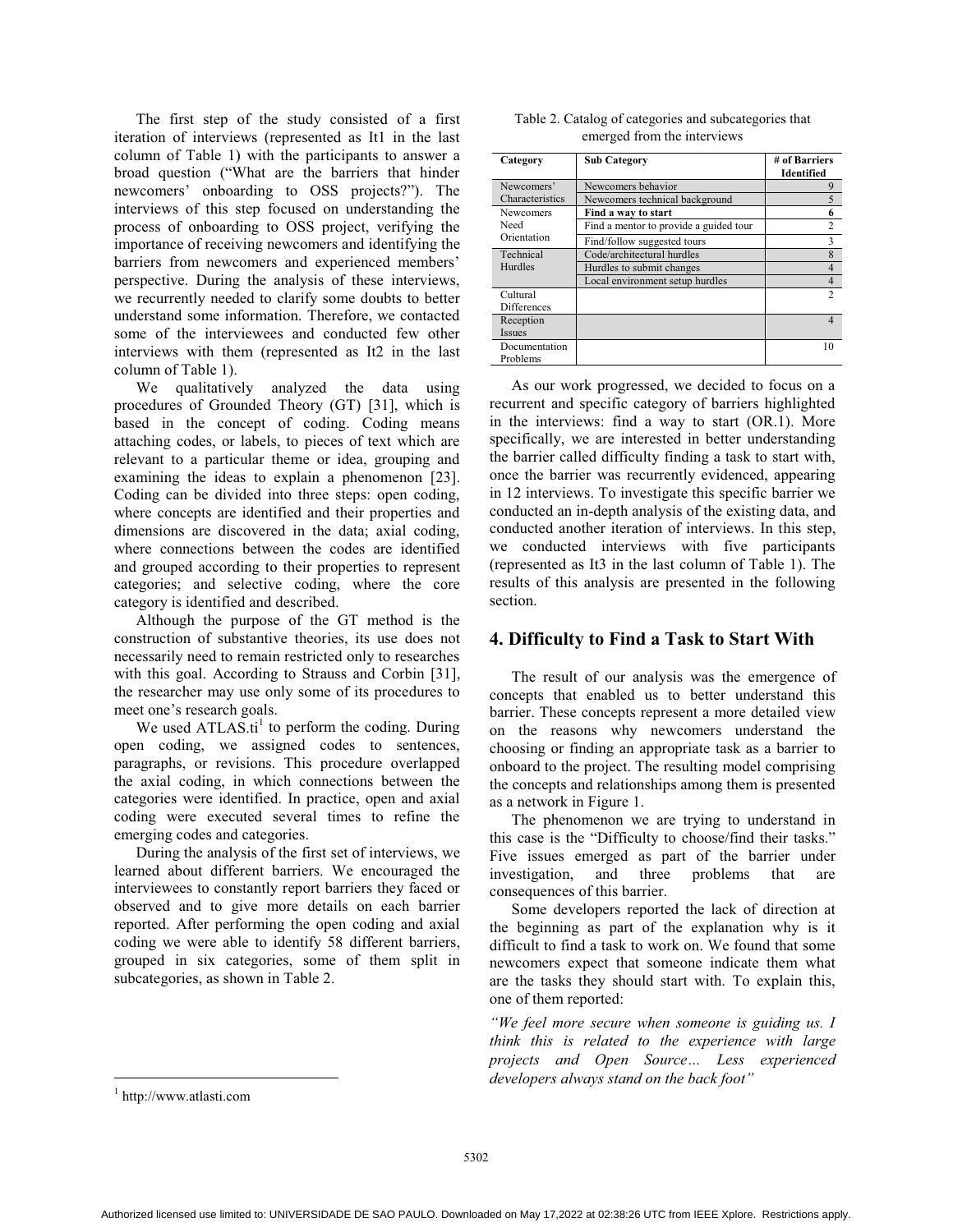

Figure 1. Result of qualitative analysis represented as a network

A newcomer that gave up because he could not identify a proper task explained:

*"Fixing issues I thought would be easy ... but, then I really didn't know which one to pick... whether they are important ... Basically I was not active contributor at that time ... if some meaningful direction could be provided then I would have started." – [D2]* 

As it is possible to observe in the previous quote, this issue is related to the **lack of confidence** that newcomers have when trying to choose the task. The newcomer said, "*I really didn't know which one to pick, which one I was 'authorized' to pick... whether they are important*." It shows he was not sure about what he could do, what would be enough and important. Another newcomer told us a case of a close friend that tried to join the project:

*"A college colleague gave up… He did not find a task that he felt confidence to try."* 

This occurs because newcomers, even when they are aware they can choose a task, they are not sure about what are easy or not, and what they can touch:

*"it is frustrating, there is a bunch of issues, but I don't have the proper knowledge to judge what exactly I can touch…"* 

In the other side, experienced members reported that **newcomers do not know how to reduce the scope**.

However, none of them put it as a newcomer's fault. One said: "*sometimes they want to contribute but don't know how to reduce the scope when starting*." Another practitioner [E6] reported:

*"the task chosen [by the newcomer] makes some sense, but is huge, and the newbie thinks she'll be able to implement it in a few days."* 

The same participant reported the association among the inability of reducing the scope and lack of direction when asked if he had seen some case in which a newcomer gave up without finishing an assignment:

*"When they choose a task that is reasonably sized, just we don't give the necessary help."* 

Some interviewees also mentioned **documentation issues** as part of the difficulty to find a task to work. We could identify two kinds of issues from the interviews: **lack of documentation on how to contribute** and **incomplete/outdated tutorials.**  These issues were mainly reported by newcomers that recently joined a project. One of the them summarizes the first one when he says that "*there is no good guide for starter*" [O1]. Two other newcomers, who were onboarding to the project when we conducted the interviews, reported a hard time with the incomplete tutorials: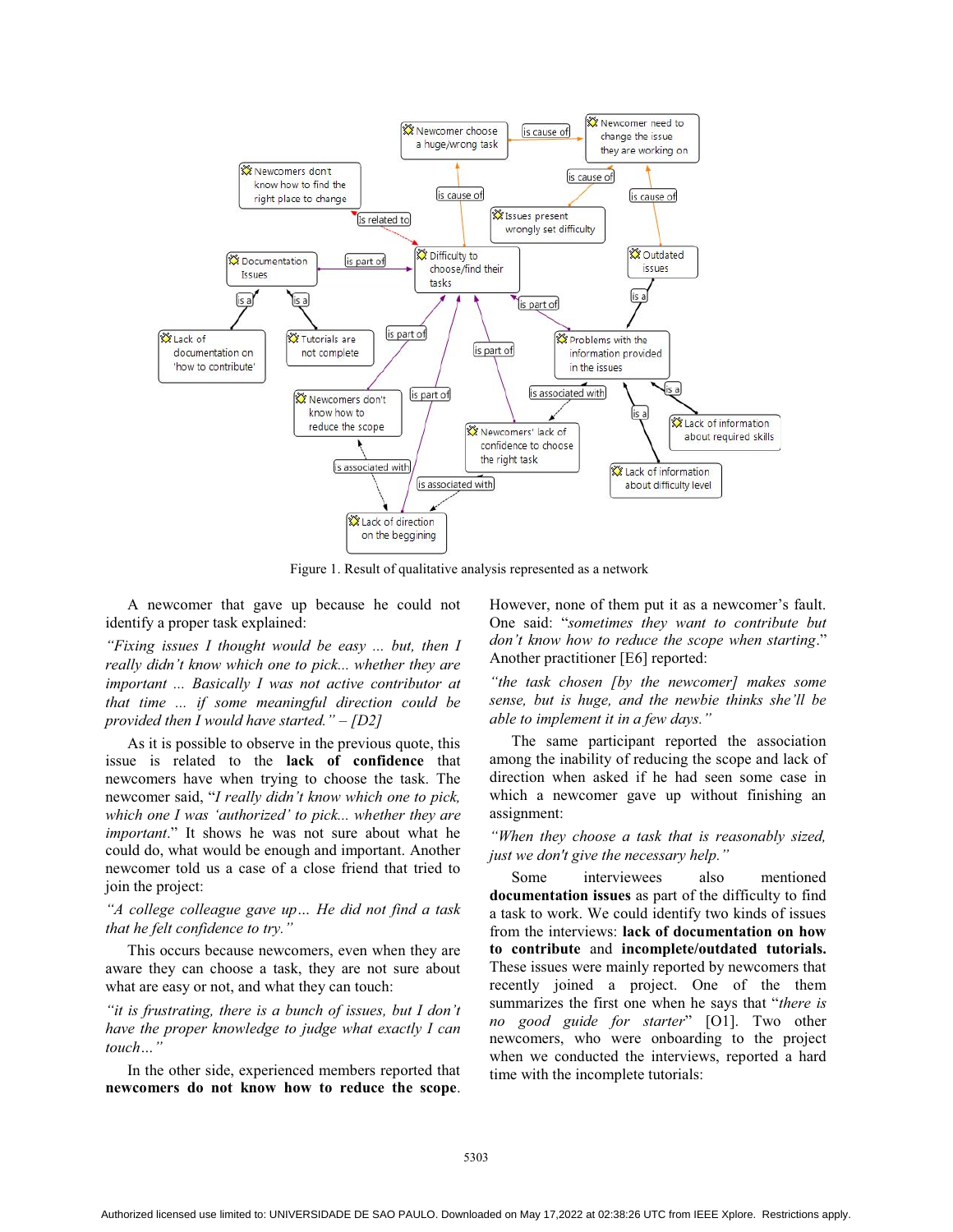*"A proper up-to-date guide with tutorials would have really helped. As in when I began, I was totally new to open source, but the tutorials skipped over certain instructions and I had no idea what I was doing wrong." – [D6]* 

*"the tutorial's first task is where the problems began. [Project member] helped me get past this task. He said that the guide is outdated and guided me through this particular task. And I tried to do the examples but I started getting errors again and that's where I have stopped for now" – [O3]* 

**Problems with the information provided in the issues** were recurrently reported by newcomers and experienced members. From their discourse, we could clearly distinguish three types of issues: **outdated issues**; **lack of information about required skills**; and **lack of information about difficulty level.** An experienced member reported that the lack of information frustrated him when he was trying to contribute to a project:

*"…the issues that I can contribute were not clearly defined so it was my job as a newcomer to find out how to contribute there were no easy or junior bugs as in some projects." [E9]* 

However, defining this as an easy bug or an issue as good for newcomers is sometimes not enough. A newcomer also evidenced that the skills needed to accomplish that task would be clear:

## *"…the issues should indicate the area of knowledge, like C++, build, shell script" [N1]*

In addition to the issues that help us understanding the difficulties newcomers face to find an appropriate task, we also evidenced other issues caused by this barrier. We found that, due to these difficulties, **newcomers choose a wrong/huge task**, as per this quote from an experienced member: "*most of them [newcomers] do not know how to start... what can they do first and can choose the wrong task*" [N9]. A newcomer that was contributing for one year to a project reported this problem, accrediting the problem to a mistake when the issue was classified as easy:

*"Sometimes, I tried to work on a task that was classified as easy hacks and it was too complex that only experienced members could find the solution… the developers who registered these easy hacks, sometimes made mistakes when classifying the difficulty" [N13]* 

Another newcomer reported his difficulties finding a task. The coordination mechanism used by the project failed to support his choice. He reported that he had to change the task twice, but for different reasons:

*"when I finally did have something to do, it basically completely changed two times … one task was too hard*  *and the other was a feature that was already implemented, but the task was not updated" [N8]* 

When searching for an issue to work on, newcomers want to be aware of some details about the issues; mainly they want to know whether they will be able or not to handle the task, what links this kind of problem with the **lack of confidence to choose a task**. The way they do this is looking at the issue tracker, aiming at coordinating their contribution with the community. Therefore, newcomers need up-to-date information to support their decision, to make it easier and clearer for them to be aware of what can they do, what they are able to do, where they can look for (or who can provide) support. The main point now is to identify potential strategies to improve this coordination mechanism in a way the newcomers can feel more comfortable in choosing their first task. In the next section, we present some strategies that can support the orientation of newcomers to overcome this barrier.

# **5. Orienting Newcomers Finding their Way**

More than highlighting the barriers and its reasons, we also propose a set of strategies to orient the newcomers when they are trying to find their way. Using the metaphor by Dagenais et al. [8], newcomers are explorers that need to orient themselves in an unknown landscape. Therefore, our goal is to indicate what maps, signposts or features can be placed in the OSS landscape to support newcomers overcoming this barrier. To propose these strategies, we used three different sources: literature, interviews, and state-of-practice. We present these strategies in the following subsections.

#### **5.1. Solutions found in literature**

While conducting a Systematic Literature Review [28] and analyzing the related works, we identified possible strategies to support newcomers. We could identify two papers proposing strategies to support newcomers finding their way to start. Cubranic et al. [7] proposed Hipikat, a tool that recommends similar bugs and a set of files that will probably be used to accomplish that task. Wang and Sarma [35], proposed a Tesseract extension to enable newcomers to identify bugs of interest, resources related to that bug, and visually explore the appropriate socio-technical dependencies for a bug in an interactive manner.

These tools can give the newcomers more information about the issues by integrating data from other sources available in the projects. By providing more information, the tools increase newcomers'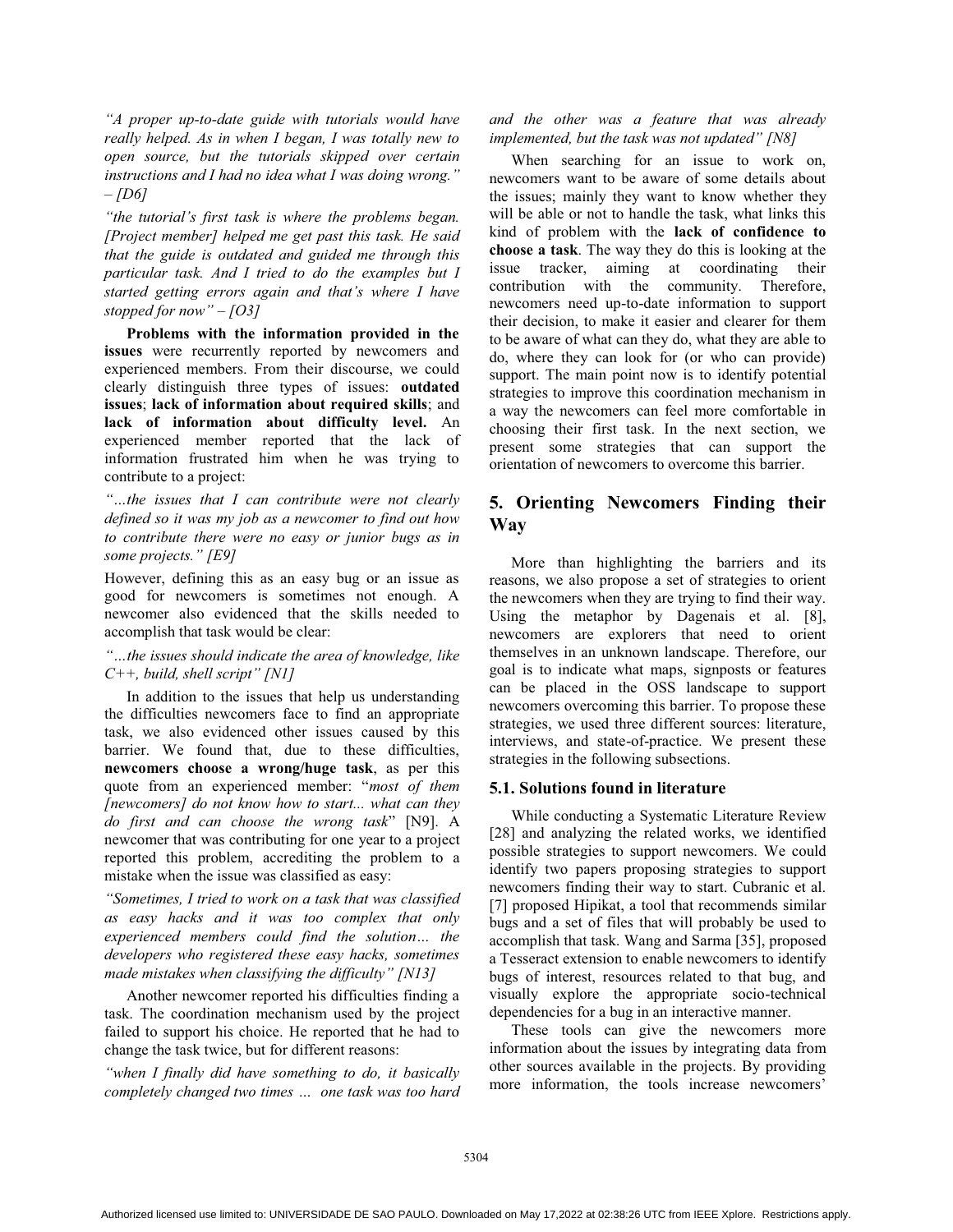awareness about the difficulty and skills needed to address the issues. Newcomers can look at similar issues, related mailing threads, and possible artifacts that need to be changed. Moreover, the strategy main goal is on supporting the newcomer overcoming the barrier "Newcomers do not know how to find the right place to change."

In a different sense, Wolff-Marting et al. [36] proposes a pattern related to the difficulty to find a task to start with in OSS projects. The solution proposed in this pattern is to "save some low-hanging fruit for beginners," classifying some tasks as easy problems, and leaving them for the newcomers who want to contribute to the project.

# **5.2. Solutions Identified During Qualitative Analysis**

During the analysis of the interviews, we also have identified and coded the solutions proposed by the participants. The method applied to gather these solutions was the one presented for identifying the barriers, following procedures of Grounded Theory. To make the identification possible, we have explicitly included a question about possible solutions to the barriers in the interview script.

The analysis led us to identify two different kinds of strategies from the discourses of the interviewees: suggested strategies; and existing strategies that are already in place. In Table 3, we list what are the existing practices and new suggestions reported.

Table 3. List of solutions that emerged from the qualitative analysis of interviews

|                                                | <b>Existing</b> | Suggestion |
|------------------------------------------------|-----------------|------------|
| Classifying tasks by difficulty/complexity     |                 |            |
| Including information about skills needed to   |                 |            |
| work on the task                               |                 |            |
| Presenting code examples in the easy issues    |                 |            |
| Step-by-step tutorials pointing to easy issues |                 |            |
| Providing Mentorship                           |                 |            |
| Listing the areas of the project that good for |                 |            |
| newcomers                                      |                 |            |

**Classifying the tasks by difficulty, including information about skills needed,** and **presenting code examples in the easy issues** are strategies that can possibly support newcomers overcoming the problems by increasing the awareness information provided in the issues. Members and newcomers from LibreOffice,

Apache Open Office, and Noosfero reported that classification of easy issues was a practice of these projects. All of them are part of a step-by-step tutorial. These strategies need to be carefully conducted, to avoid the issues reported previously, such as setting the wrong difficulty or leaving the issue with outdated information.

Mentorship, which is a strategy well used in the industry [1, 8], was not reported as a current practice in OSS projects by any interviewee. However, both newcomers and experienced members informed that mentoring could help newcomers finding their way in the project (and also in other activities). This appears in the following two quotes:

*"if the more experienced developers had more time to work together with the newcomers through pair programming or even just mentoring…in my experience it's a very fast way to transmit the knowledge" [E8]* 

*"may be someone saying hey let's see can you fix jira-xxx. It would be way easier, right? Normally that happens in a paid job, right? Probably some basic handholding would have helped" [D2]* 

#### **5.3. Solutions from the State-of-the-practice**

In addition to the strategies found in the literature and identified from the interviews, we searched for practices currently applied in projects. We analyzed the webpages from six highly popular projects to check what kind of strategies is applied to support newcomers. The projects chosen in this case were Mozilla, MediaWiki, Ubuntu, GNOME, Apache Open Office, and Libre Office.

For each of these projects we accessed the howto-contribute web page. From there, we reached the newcomers guidelines. The next step was to map strategies that could be accessed from this page to support newcomers finding their way in the project. We report the strategies provided in Table 4.

In addition to the solutions found in the project portals, it is important to mention that OpenHatch [19] provides a set of solutions to help lowering the barriers to entry into the open source community. Their approaches include browsing easy or small tasks from open source projects bug trackers.

| <b>Strategy</b>                                                    | MediaWiki | Mozilla | Ubuntu | Gnome | <b>Open Office</b> | <b>LibreOffice</b> |
|--------------------------------------------------------------------|-----------|---------|--------|-------|--------------------|--------------------|
| Specific page (tutorial) for newcomers                             |           |         |        |       |                    |                    |
| List of easy tasks by difficulty                                   |           |         |        |       |                    |                    |
| List of easy tasks by required skills                              |           |         |        |       |                    |                    |
| List of easy tasks by topic/subproject                             |           |         |        |       |                    |                    |
| List of mentored bugs                                              |           |         |        |       |                    |                    |
| Mentorship per subproject                                          |           |         |        |       |                    |                    |
| Form to send an email with your goals and skills requesting a task |           |         |        |       |                    |                    |

Table 4. List of strategies identified in the projects webpages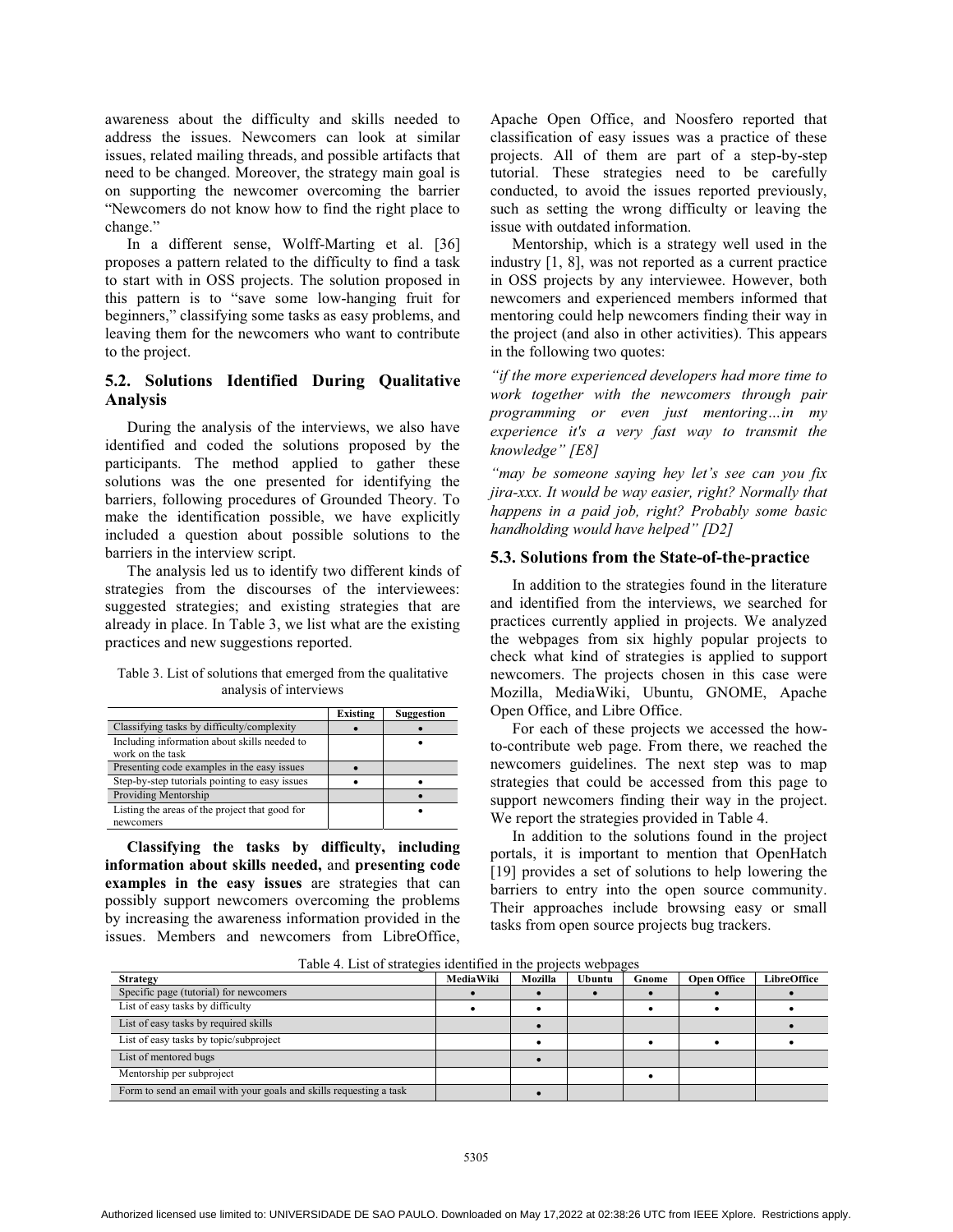# **5.4. Summary**

In this section we summarize the strategies reported in the previous sections, and which issues they can help addressing or solving. This information is presented in Table 5**Error! Not a valid bookmark self-reference.**. The link between strategy and issue is hypotheses that need to be empirically evaluated. As most of the strategies identified depends on the manual actions from members of project, they are subject to mistakes. However, we understand that a careful use of them can support newcomers overcoming the difficulty to find an appropriate task to start with.

Interesting facts that can be noticed from the table is that strategies used in practice are not evaluated nor mentioned in the literature; and the strategies proposed in the literature to support newcomers were not adopted for any of the projects analyzed. These facts leave room for further researches to assess why they are not adopted and the effectiveness of using these approaches in real scenarios.

## **6. Threats to Validity**

We are aware that each project has its singularities, that the OSS universe is huge, so, the level of support and the barriers can differ according to the project or the ecosystem. Our strategy to consider different projects and different profiles of developers aimed to mitigate this limitation, identifying recurrent mentions of barriers from multiple perspectives.

Another threat to the validity of the results is the subjectivity of the data classification. We used the Grounded Theory procedures to mitigate this threat, given that the GT requires the entire analysis to be grounded in the data collected. Additionally, the analysis process was discussed along with two other researchers, to encourage a better validation of the interpretations through the mutual agreement.

During interviews, the experienced members should have answered questions pointing out to newcomers in general issues instead of those issues faced during their very first contribution. This should have occurred since project members sometimes are not fully aware of who are the people who are interacting. To avoid this kind of situation, before each interview we reinforced that we were interested in the barriers faced by newcomers when they were seeking to place their first contribution.

The practices identified in the projects were found in projects' webpages, however the projects may provide other strategies to support newcomers. Although, we explicitly asked about the strategies in the interviews, we plan to contact more core members of the projects analyzed to verify whether they have other practices to support newcomers.

As we sent open invitations to mailing list, there should be sampling bias in our interviewees and open question respondents, namely self-selection bias and social desirability bias. But, getting different sources and analyzing the answers in context to identify specificities, we tried to avoid the effect of that.

|                                                                       |                                           |                               | <b>Identified</b> in |                        |                                                                                                                                                                                         |  |  |
|-----------------------------------------------------------------------|-------------------------------------------|-------------------------------|----------------------|------------------------|-----------------------------------------------------------------------------------------------------------------------------------------------------------------------------------------|--|--|
| <b>Strategy proposed</b>                                              | <b>Qualitative Analysis</b><br>Literature |                               | State-of-            | Can solve (hypotheses) |                                                                                                                                                                                         |  |  |
|                                                                       |                                           | <b>Existing</b><br>Suggestion |                      | the-practice           |                                                                                                                                                                                         |  |  |
| Specific page (tutorial) for newcomers                                |                                           |                               |                      | $\epsilon$             | Documentation issues                                                                                                                                                                    |  |  |
| List of easy tasks by difficulty                                      |                                           |                               |                      |                        | Problems with information provided in the issues<br>Lack of confidence to choose a task                                                                                                 |  |  |
| List of easy tasks by required skills                                 |                                           |                               |                      |                        | Problems with information provided in the issues<br>Lack of confidence to choose a task                                                                                                 |  |  |
| List of easy tasks by topic/subproject                                |                                           |                               |                      |                        | Problems with information provided in the issues<br>Lack of confidence to choose a task                                                                                                 |  |  |
| List of mentored bugs                                                 |                                           |                               |                      |                        | Lack of direction on the beginning<br>Lack of confidence to choose a task<br>Newcomers don't know how to reduce the scope                                                               |  |  |
| Mentorship per subproject                                             |                                           |                               |                      |                        | Lack of direction on the beginning<br>$\overline{\phantom{0}}$<br>Lack of confidence to choose a task<br>$\overline{\phantom{0}}$<br>Newcomers don't know how to reduce the scope<br>Ξ. |  |  |
| Form to send an email with your goals and<br>skills requesting a task |                                           |                               |                      |                        | Lack of direction on the beginning<br>$\overline{\phantom{0}}$<br>Lack of confidence to choose a task                                                                                   |  |  |
| Examples in the easy bugs                                             |                                           |                               |                      |                        | Problems with information provided in the issues<br>$\overline{\phantom{0}}$<br>Lack of confidence to choose a task                                                                     |  |  |
| Recommend artifacts that can be related to<br>the issues              |                                           |                               |                      |                        | Problems with information provided in the issues<br>Lack of confidence to choose a task<br>Newcomers don't know where to place the changes                                              |  |  |
| Recommend similar bugs and documents<br>to support newcomers          |                                           |                               |                      |                        | Problems with information provided in the issues<br>$\overline{\phantom{0}}$<br>Lack of confidence to choose a task                                                                     |  |  |

Table 5. Map of strategies identified that can offer support newcomer finding their tasks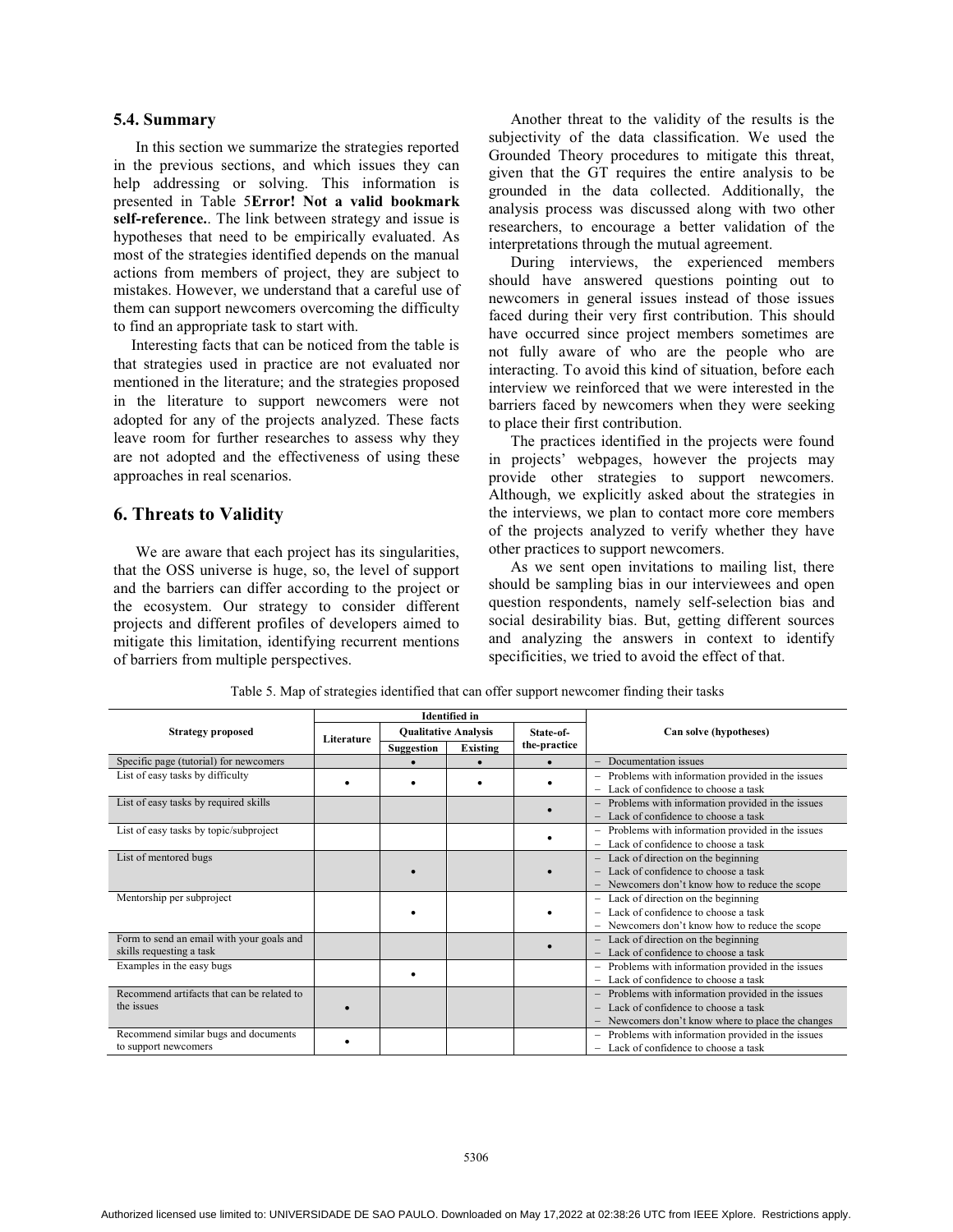# **7. Conclusions**

Although this study focused on OSS communities, better supporting newcomers is an important issue in many other communities. Many virtual communities count on volunteer contributions, what makes it easy for the members to leave their groups [3] since these volunteer members generally are not bound to their groups through an employment contract [6]. Moreover, the impoverished awareness information, lack of trust, and the relatively weak interpersonal ties between members in many online groups make it more problematic to attract and retain people than in face-toface groups [32]. Therefore, studying newcomers and the problems faced by them in virtual communities is a contemporary problem that still needs to be further investigated.

In this paper, we qualitatively analyze data collected from newcomers, dropouts, and members of OSS projects, aiming at understanding the barriers faced by newcomers to OSS projects. The results of the analysis helped us understanding the "difficulty to find a task to start with" faced by newcomers. It was possible to evidence some of the actual issues that explain this barrier. Lack of confidence to choose a task appeared as a relevant concept in our analysis. Newcomers need the project to provide enough information about the tasks or the community to support their decision about which task is more suitable for them.

We identified some already existent and suggested strategies that can support newcomers. Most part of the already applied strategies aimed to provide more information in the tasks reported on the issue tracker. By applying appropriate filters, newcomers can find a subset of tasks that can fit their goals, interests and skills, and pointing them a possible mentor. Another observation is that the strategies found in the literature were not identified in any project or interview.

In fact, by identifying possible strategies to mitigate the issues and help newcomers overcome the difficulty to find a task, we left a set of hypotheses opened. The next step of this research encompasses planning and conducting experiments to assess the effectiveness of the strategies identified in supporting newcomers onboarding to OSS projects.

# **8. Acknowledgements**

The authors would like to thank Fundação Araucária, CNPq (process 477831/2013-3), FAPEAM (processes 062.00146/2012; 062.00600/2014; 062.00578/2014; and 01135/2011), NAPSoL-PRP-USP, NAWEB, and FAPESP for their financial support. Igor Steinmacher received grants from CAPES (BEX 2038-13-7) during the development of this work.

# **9. References**

- [1] Begel, A. and Simon, B. 2008. Novice Software Developers, All over Again. *4th International Workshop on Computing Education Research* (2008), 3–14.
- [2] Bryant, S.L. et al. 2005. Becoming Wikipedian: Transformation of Participation in a Collaborative Online Encyclopedia. *Proceedings of the 2005 International ACM SIGGROUP Conference on Supporting Group Work* (Sanibel Island, Florida, USA, 2005), 1–10.
- [3] Burke, M. et al. 2009. Feed Me: Motivating Newcomer Contribution in Social Network Sites. *Proceedings of the SIGCHI Conference on Human Factors in Computing Systems* (Boston, MA, USA, 2009), 945–954.
- [4] Canfora, G. et al. 2012. Who is Going to Mentor Newcomers in Open Source Projects? *Proceedings of the ACM SIGSOFT 20th International Symposium on the Foundations of Software Engineering* (Cary, North Carolina, 2012), 44:1– 44:11.
- [5] Capiluppi, A. and Michlmayr, M. 2007. From the Cathedral to the Bazaar: An Empirical Study of the Lifecycle of Volunteer Community Projects. *Open Source Development, Adoption and Innovation*. J. Feller et al., eds. Springer Boston. 31–44.
- [6] Choi, B. et al. 2010. Socialization Tactics in Wikipedia and Their Effects. *Proceedings of the 2010 ACM Conference on Computer Supported Cooperative Work* (Savannah, Georgia, USA, 2010), 107–116.
- [7] Cubranic, D. et al. 2005. Hipikat: a project memory for software development. *IEEE Transactions on Software Engineering*. 31, 6 (2005), 446–465.
- [8] Dagenais, B. et al. 2010. Moving into a new software project landscape. *32nd International Conference on Software Engineering* (2010), 275– 284.
- [9] Franca, A.C.C. et al. 2011. Motivation in software engineering: A systematic review update. *Evaluation Assessment in Software Engineering (EASE 2011), 15th Annual Conference on* (Apr. 2011), 154–163.
- [10] Halfaker, A. et al. 2011. Don't Bite the Newbies: How Reverts Affect the Quantity and Quality of Wikipedia Work. *7th Intl. Symposium on Wikis and Open Collaboration* (2011), 163–172.
- [11] Hannebauer, C. et al. 2014. An Exploratory Study of Contribution Barriers Experienced by Newcomers to Open Source Software Projects. *Proceedings of the 1st International Workshop on CrowdSourcing in Software Engineering* (Hyderabad, India, 2014), 11–14.
- [12] Jensen, C. et al. 2011. Joining Free/Open Source Software Communities: An Analysis of Newbies' First Interactions on Project Mailing Lists. *System Sciences (HICSS), 2011 44th Hawaii International Conference on* (2011), 1–10.